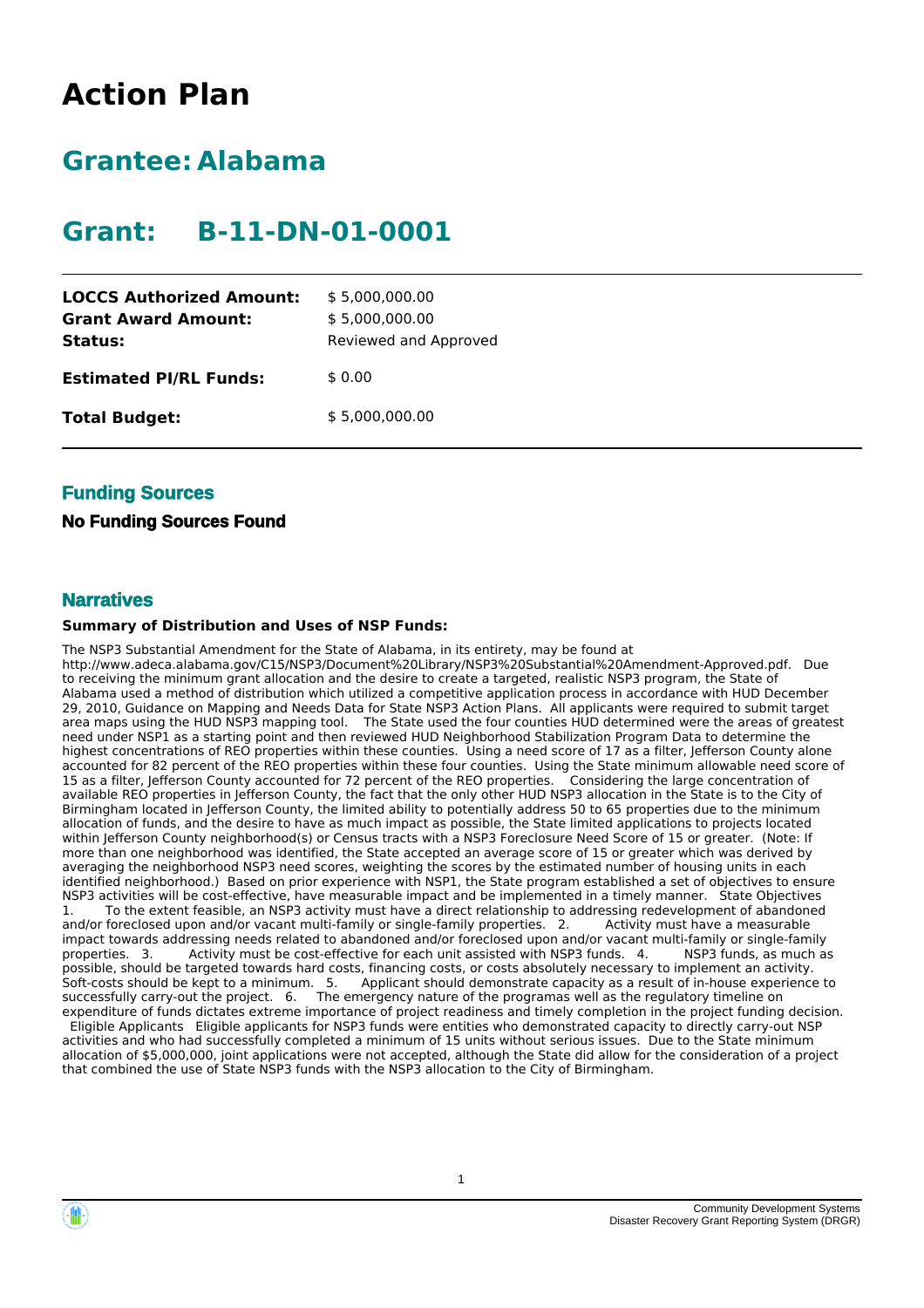### **How Fund Use Addresses Market Conditions:**

, As part of the competitive application process, proposed projects targeted units located in Jefferson County neighborhood(s) or Census tracts with a NSP3 Foreclosure Need Score of 15 or greater.

The Greater Birmingham Habitat for Humanity will conduct activities in HUD Mapping Tool Neighborhood ID 6305297 located in Center Point, Jefferson County, Alabama, an area of greatest need with a NSP3 Foreclosure Need Score of 15.49. Activities will address the foreclosure issue in the project area by removing some of the existing foreclosure stock and returning it to viable owner occupied housing. Habitat services its own mortgages at a fixed rate of zero percent interest.

Aletheia House will conduct activities in HUD Mapping Tool Neighborhood ID 8928283 in Center Point, Jefferson County, Alabama, an area of greatest need with a NSP3 Foreclosure Need Score of 16.14. Activities will positively address local market conditions by renovating a foreclosed multi-family property which is located near other multi-family properties, one of which is a 140-unit property acquired and rehabilitated with NSP1 grant funds. Also, 56.3 percent of households in the project area earn less than 50 percent of area median income and this activitiy will target households in that income group.

To the extent possible, sub-recipients and developers will be encouraged to carry out their NSP3 activities in the context of a comprehensive plan for the community vision of how it can make its neighborhoods not only more stable, but also more sustainable, inclusive, competitive, and integrated into the overall metropolitan fabric, including access to transit, affordable housing, employers, and services.

### **Ensuring Continued Affordability:**

For NSP assisted housing, the State of Alabama will use the HOME program standards at 24 CFR 92.252(a),(c),(e) and (f) and 92.254 to ensure continued affordability.

For rental housing rehabilitation or acquisition of existing housing:

A per unit investment of less than \$15,000 NSP3 funds requires a minimum affordability period of 5 years. A per unit investment of \$15,000 to \$40,000 NSP3 funds requires a minimum affordability period of 10 years. A per unit investment of over \$40,000 NSP3 funds requires a minimum affordability period of 15 years. New construction or acquisition of newly constructed housing requires a minimum affordability period of 20 years.

For homeownership assistance:

,

A per unit investment of less than \$15,000 NSP3 funds requires a minimum affordability period of 5 years. A per unit investment of \$15,000 to \$40,000 NSP3 funds requires a minimum affordability period of 10 years. A per unit investment of over \$40,000 NSP3 funds requires a minimum affordability period of 15 years.

Under the State Neighborhood Stabilization Program, subprime mortgages are discouraged. Sub-recipients and developers must ensure and document compliance that each homebuyer obtains a mortgage loan from a lender who agrees to comply with the bank regulators guidance for non-traditional mortgages (see, Statement on Subprime Mortgage Lending issued by the Office of the Comptroller of the Currency, Board of Governors of the Federal Reserve System, Federal Deposit Insurance Corporation, Department of the Treasury, and National Credit Union Administration, available at the following link: http://www.fdic.gov/regulations/laws/rules/5000-5186.html).

Further, sub-recipients and developers must require each NSP-assisted homebuyer to receive and complete at least 8 hours of homebuyer counseling from a HUD-approved housing counseling agency before obtaining a mortgage loan.

Enforcement requirements will be passed down to sub-recipients and developers to ensure to the maximum extent practicable and for the longest feasible term, that the sale, rental, or redevelopment of abandoned and/or foreclosed upon and/or vacant homes and residential properties remain affordable to individuals or families whose incomes do not exceed 120 percent of area median income or, for units originally assisted with funds under the requirements of section 2301(f)(3)(A)(ii), remain affordable to individuals and families whose incomes do not exceed 50 percent of area median income. Applicants were required to identify their continued affordability standards and enforcement mechanisms as part of their application for funding as well as their definition of affordable rents for NSP-assisted rental projects.

### **Definition of Blighted Structure:**

Title 24 Housing, Section 24-2-2 (c) of The Code of Alabama 1975 defines blighted property as property that contains any of the following factors:

The presence of structures, buildings, or improvements, which, because of dilapidation, deterioration, or unsanitary or unsafe conditions, vacancy or abandonment, neglect or lack of maintenance, inadequate provision for ventilation, light, air, sanitation, vermin infestation, or lack of necessary facilities and equipment, are unfit for human habitation or occupancy.

The existence of high density of population and overcrowding or the existence of structures which are fire hazards or are otherwise dangerous to the safety of persons or property or any combination of the factors. The presence of a substantial number of properties having defective or unusual conditions of title which make the free

transfer or alienation of the properties unlikely or impossible.

The presence of structures from which the utilities, plumbing, heating, sewerage, or other facilities have been disconnected, destroyed, removed, or rendered ineffective so that the property is unfit for its intended use.

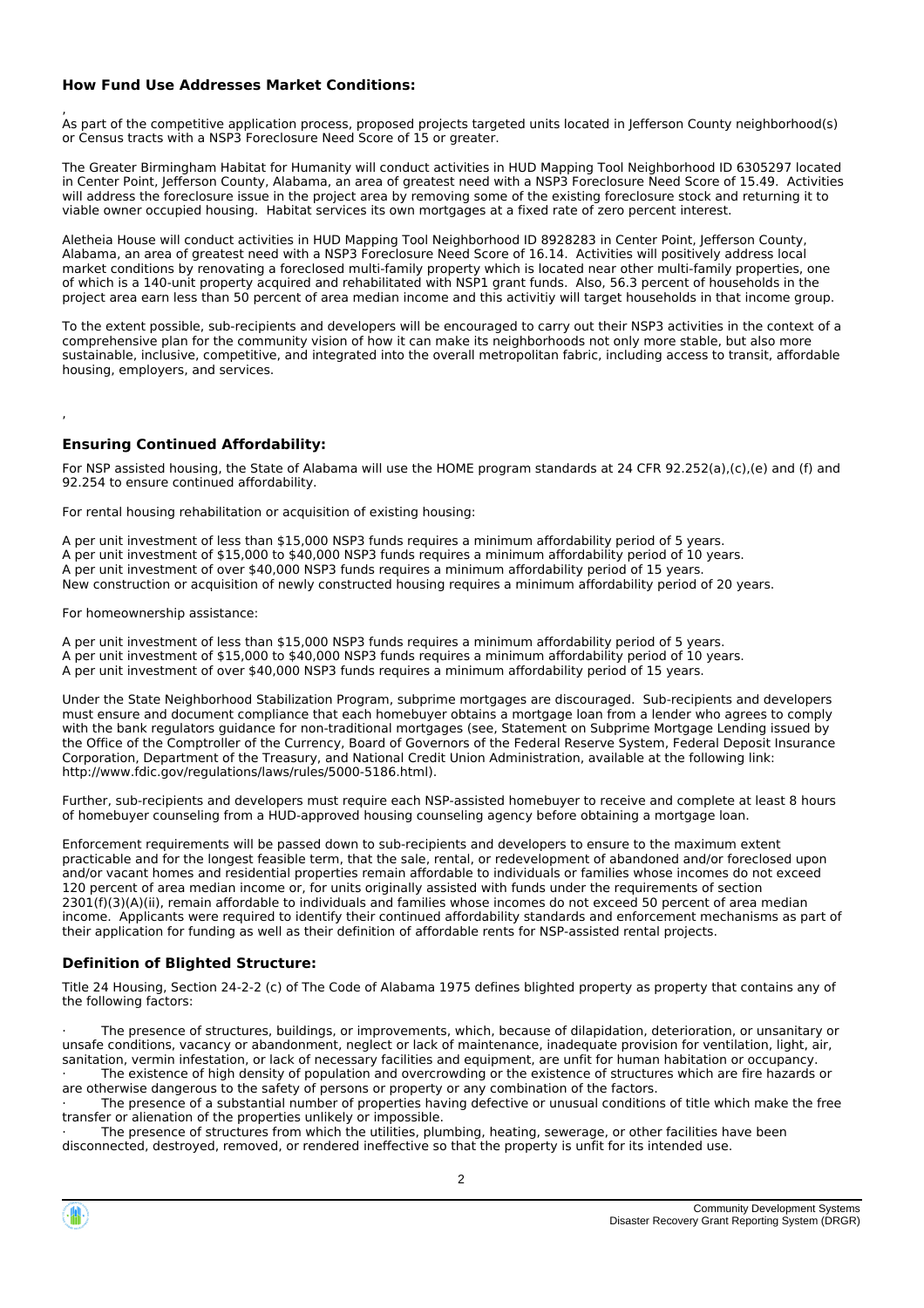The presence of excessive vacant land on which structures were previously located which, by reason of neglect or lack of maintenance, has become overgrown with noxious weeds, is a place for accumulation of trash and debris, or a haven for mosquitoes, rodents, or other vermin where the owner refuses to remedy the problem after notice by the appropriate governing body.

The presence of property which, because of physical condition, use, or occupancy, constitutes a public nuisance or attractive nuisance where the owner refuses to remedy the problem after notice by the appropriate governing body.

The presence of property with code violations affecting health or safety that has not been substantially rehabilitated within the time periods required by the applicable codes.

The presence of property that has tax delinguencies exceeding the value of the property.

The presence of property which, by reason of environmental contamination, poses a threat to public health or safety in its present condition.

(Acts 1949, No. 491, p. 713, §2; Acts 1967, No. 416, p. 1070, §2; Act 2006-584, p. 1544, §1.)

### **Definition of Affordable Rents:**

Rent will be considered affordable if it falls within the Official Individual Area Fair Market Rents (FMR) as published in the Federal Register. These FMRs are utilized by the Alabama Housing Finance Authority which administers the State Home Investments Partnership Program (HOME). The table for the 2010 HOME Program Income/Rent Limits for the State of Alabama can be found at the following link: www.ahfa.com/Compliance/IncRentLimits\_HOME2010.aspx.

### **Housing Rehabilitation/New Construction Standards:**

Applicants were required to identify the relative building code(s) applicable to their activities as part of the application for funding process. At a minimum, the State accepted the Standard (Southern) Building Code (SBCCI) or HUD Housing Quality Standards (HQS) as identified at Title 24 of the Code of Federal Regulations, Chapter IX, Part 982.401. Rehabilitation activities shall be to the extent necessary to comply with applicable laws, codes, and other requirements relating to housing safety, quality, and habitability, in order to sell, rent, or redevelop such homes and properties. The State will strongly encourage sub-recipients and developers to not only stabilize neighborhoods in the short-term, but to strategically incorporate energy efficient and environmentally-friendly green elements as part of their rehabilitation activities to provide for long-term affordability and increased sustainability. Green elements may include transit accessibility, green building standards, reuse of cleared sites, deconstruction, renewable energy, water conservation, energy efficient materials and healthy homes as described in the Green Housing Development Guide located at the following link: http://hudnsphelp.info/media/resources/GreenHousingDevelopmentGuide.pdf. All rehabilitation must meet or exceed local building codes. While the State of Alabama does not have a uniform, statewide building code for residential properties, most<br>jurisdictions voluntarily adopt varying codes such as: litternational Building Code (IBC) · litte jurisdictions voluntarily adopt varying codes such as: · International Building Code (IBC) · International Energy Conservation Code (IECC) · International Existing Building Code (IEBC) · International Fire Code (IFC) ·

International Fuel Gas Code (IFGC) · International Mechanical Code (IMC) · International Performance Code (ICCPC) · International Plumbing Code (IPC) · International Private Sewage Disposal Code (IPSDC) · International International Residential Code (IRC)  $\overrightarrow{A}$  All gut rehabilitation or new construction (i.e., general replacement of the interior of a building that may or may not include changes to structural elements such as flooring systems, columns or load bearing interior or exterior walls) of residential buildings up to three stories must be designed to meet the standard for Energy Star Qualified New Homes. All gut rehabilitation or new construction of mid -or high-rise multifamily housing must be designed to meet American Society of Heating, Refrigerating, and Air-Conditioning Engineers (ASHRAE) Standard 90.1-2004, Appendix G plus 20 percent (which is the Energy Star standard for multifamily buildings piloted by the Environmental Protection Agency and the Department of Energy). Other rehabilitation must meet these standards to the extent applicable to the rehabilitation work undertaken, e.g., replaceolder obsolete products and appliances (such as windows, doors, lighting, hot water heaters, furnaces, boilers, air conditioning units, refrigerators, clothes washers and dishwashers) with Energy Star-46 labeled products. Water efficient toilets, showers, and faucets, such as those with the WaterSense label, must be installed. Where relevant, the housing should be improved to mitigate the impact of disasters (e.g., hurricane, flooding, fire). Rehabilitation activities to be cond

### **Vicinity Hiring:**

As part of the competitive application process, each applicant demonstrated how it will, to the maximum extent feasible, provide for the hiring of employees that reside in the vicinity of the project or contract with small businesses that are owned and operated by persons residing in the vicinity of the project.

o Note: For purposes of NSP3, HUD defines vicinity as each neighborhood identified by the NSP3 applicant as being the areas of greatest need. The NSP3 local hiring requirement does not replace the responsibilities of the grantee under Section 3 of the Housing and Urban Development Act of 1968 and implementing regulations at 24 CFR Part 135, except to the extent the obligations may be in direct conflict.

The Greater Birmingham Habitat for Humanity will, to the maximum extent feasible, provide for the hiring of employees who reside in the vicinity of the project or contract with small businesses that are owned and operated by persons residing in the vicinity of the project.

Aletheia House will notify interested parties of bid opportunities by working with the Birmingham Construction Industry Authority (which is responsible for strengthening the capacity of small and minority-owned businesses), advertising the project in the local newspaper, and contacting contractors who have performed high quality work for the agency in the past.

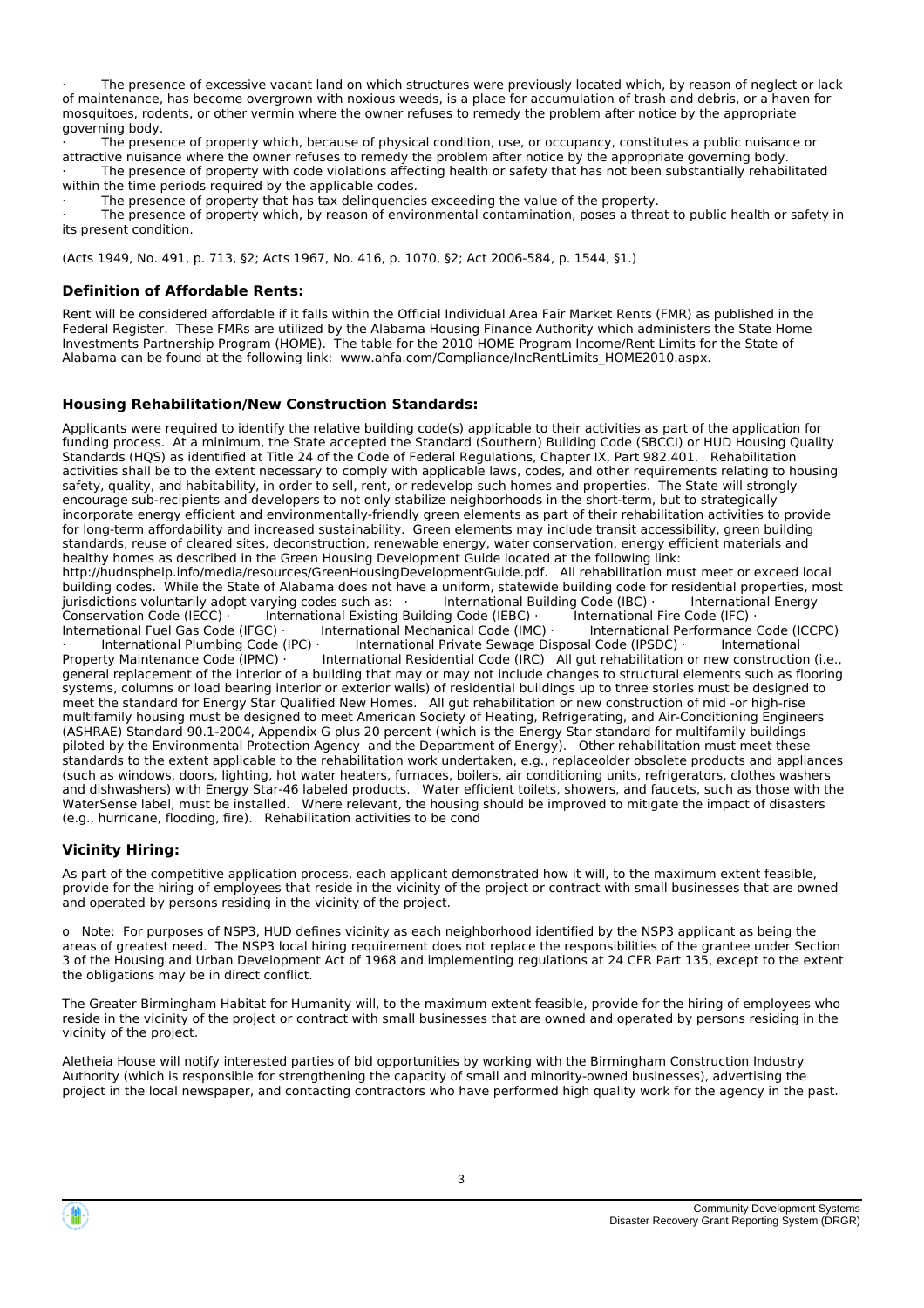### **Procedures for Preferences for Affordable Rental Dev.:**

As part of the competitive application process, applications for affordable rental units were given priority. Multi-family rental properties were given higher priority than single-family rental properties subject to other rating considerations.

### **Grantee Contact Information:**

Shabbir Olia Manager, Community and Economic Development Programs Alabama Department of Economic and Community Affairs 401 Adams Avenue Post Office Box 5690 Montgomery, Alabama 36103-5690 Phone: 334-242-5468 Fax: 334-353-3527 E-Mail: shabbir.olia@adeca.alabama.gov

## **Project Summary**

| Project # | <b>Project Title</b>        | <b>Grantee Activity #</b>     | <b>Activity Title</b>                                       | <b>Grantee Program</b> |
|-----------|-----------------------------|-------------------------------|-------------------------------------------------------------|------------------------|
| 2RHB      | Alabama NSP3 Rehabilitation | ALTH-2RHB25M1-002             | ALETHEIA HOUSE-<br>REHABILITATION-50                        |                        |
|           |                             | HBGB-2RHB25-003               | <b>HABITAT GREATER</b><br>BIRMINGHAM-<br>REHABILITATION-50  |                        |
|           |                             | HBGB-2RHB75-003               | <b>HABITAT GREATER</b><br>BIRMINGHAM-<br>REHABILITATION-120 |                        |
| 3ADM      | Alabama NSP3 Administration | STATE-AL-3ADMIN               | STATE OF ALABAMA-<br>ADMINISTRATION                         |                        |
| 9999      | <b>Restricted Balance</b>   | No activities in this project |                                                             |                        |



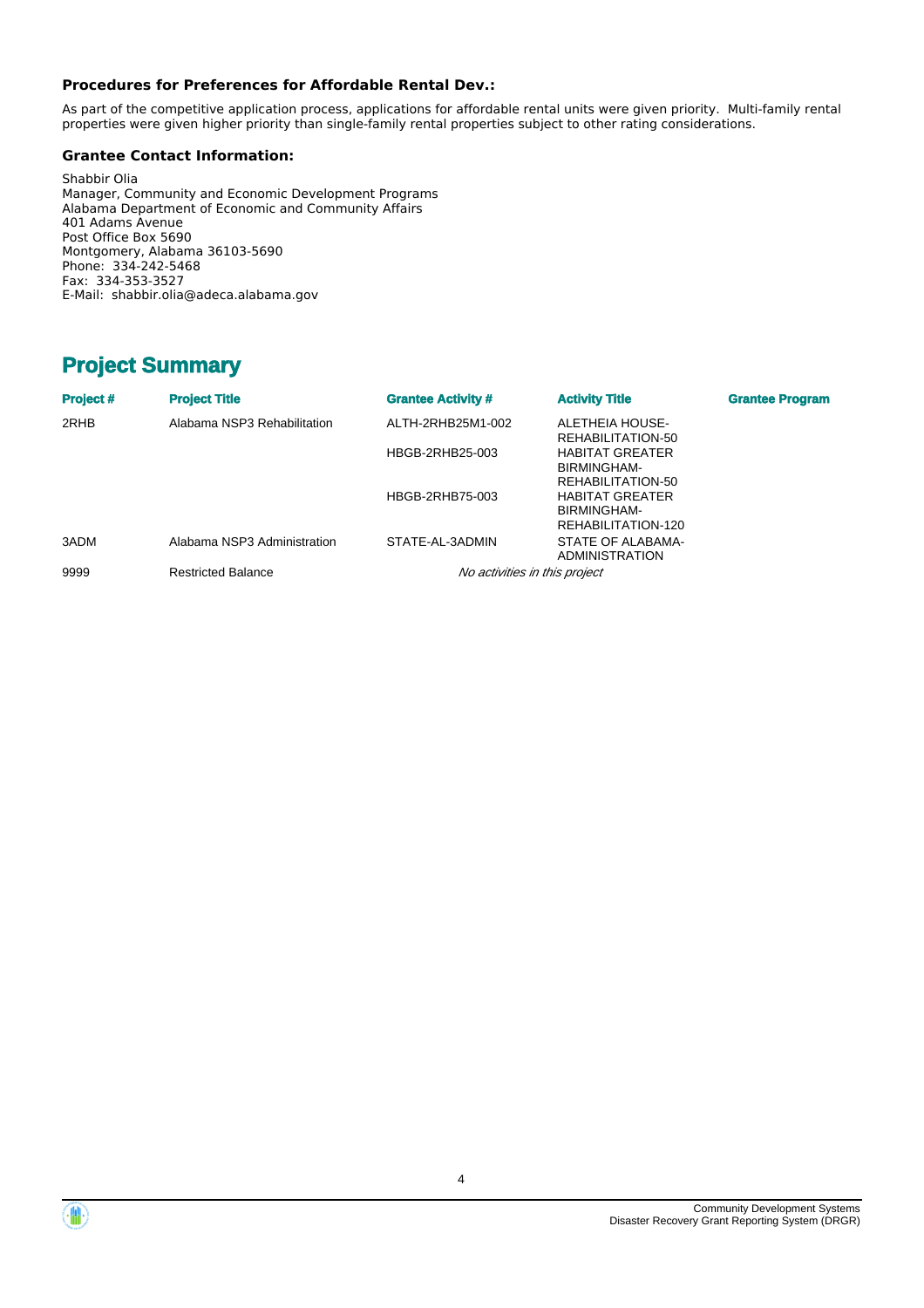## **Activities**

## **Project # / 2RHB / Alabama NSP3 Rehabilitation**

## **Grantee Activity Number: ALTH-2RHB25M1-002**

## **Activity Title: ALETHEIA HOUSE-REHABILITATION-50**

## **Projected Start Date: Activity Type:** 06/22/2011 12/31/2020 Rehabilitation/reconstruction of residential structures Under Way **Project Number:** 2RHB **Project Draw Block by HUD: Project Draw Block Date by HUD:** Not Blocked **Activity Draw Block by HUD: Activity Draw Block Date by HUD:** Not Blocked **Block Drawdown By Grantee:** Not Blocked **Most Impacted and**

### **National Objective:**

LH25: Funds targeted for housing for households whose incomes are at or under 50% Area Median Income.

# **Activity Status: Projected End Date: Project Title:** Alabama NSP3 Rehabilitation

| <b>Total Budget:</b>                                  | \$2,250,000.00 |
|-------------------------------------------------------|----------------|
| <b>Most Impacted and</b><br>Distressed Budget: \$0.00 |                |
| <b>Other Funds:</b>                                   | \$0.00         |
| <b>Total Funds:</b>                                   | \$2,250,000.00 |

### **Benefit Report Type:**

Direct (Households)

| <b>Proposed Beneficiaries</b>   | <b>Total</b> | Low | <b>Mod</b> | Low/Mod% |
|---------------------------------|--------------|-----|------------|----------|
| # Renter Households             | 104          | 104 |            | 100.00   |
| # of Households                 | 104          | 104 |            | 100.00   |
| <b>Proposed Accomplishments</b> | <b>Total</b> |     |            |          |
| # of Multifamily Units          | 104          |     |            |          |
| # of Housing Units              | 104          |     |            |          |
| # ELI Households (0-30% AMI)    |              |     |            |          |

### **Proposed budgets for organizations carrying out Activity:**

| <b>Responsible Organization</b> | <b>Organization Type</b> | <b>Proposed Budget</b> |
|---------------------------------|--------------------------|------------------------|
| ALETHEIA HOUSE                  | Non-Profit               | \$2.250.000.00         |

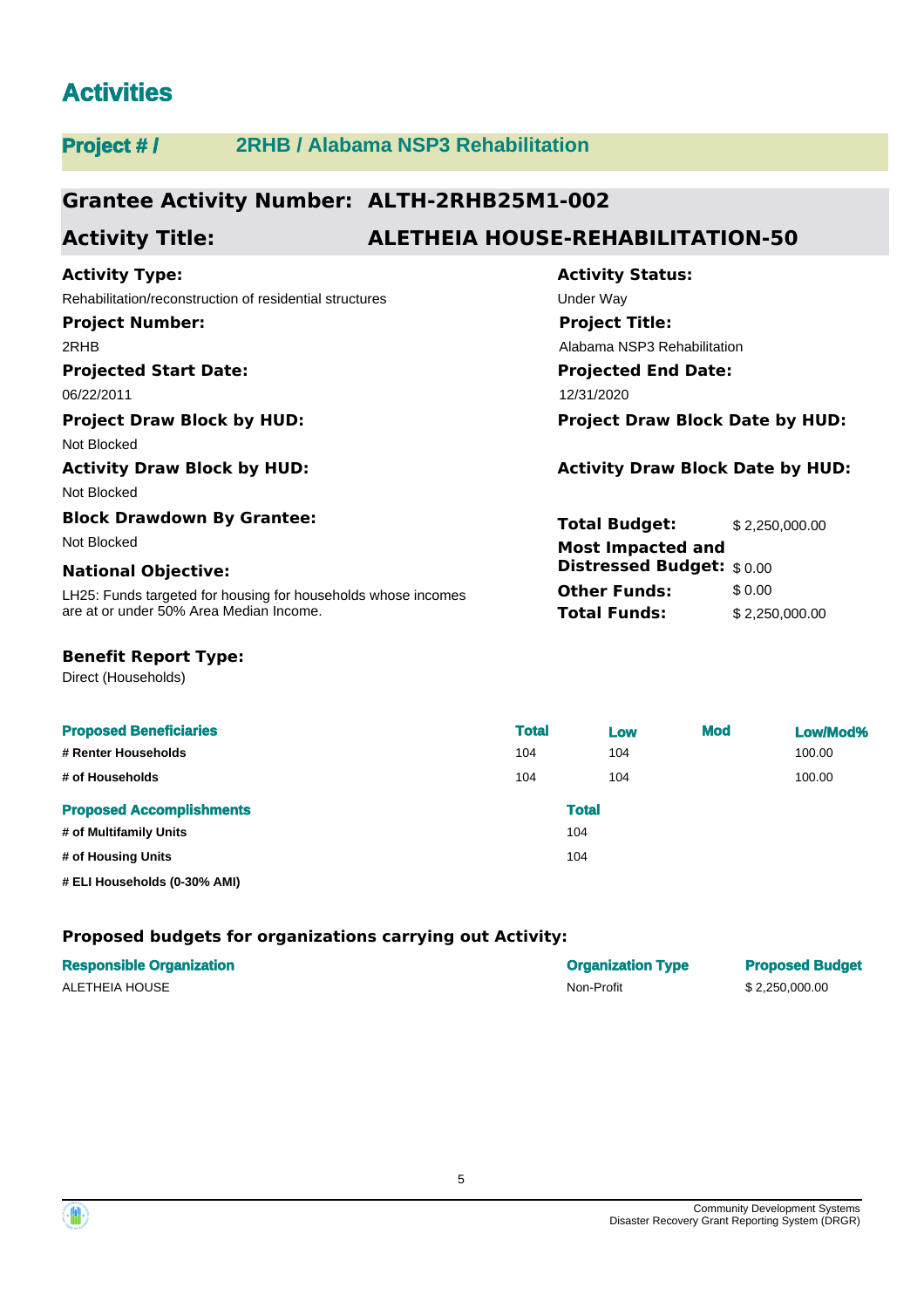### **Location Description:**

1817 Amberwood Drive, Center Point, Jefferson County, Alabama 35215 (HUD Mapping Tool Neighborhood ID 8928283)

### **Activity Description:**

Under Eligible Use B, acquire and rehabilitate foreclosed multi-family property with NSP3 funds in order to rent to households whose incomes are at or below 50 percent of area median income.

| <b>Environmental Assessment: COMPLETED</b> |             |
|--------------------------------------------|-------------|
| <b>Environmental Reviews:</b>              | None        |
| <b>Activity Attributes:</b>                | <b>None</b> |
|                                            |             |

**Activity Supporting Documents:** None



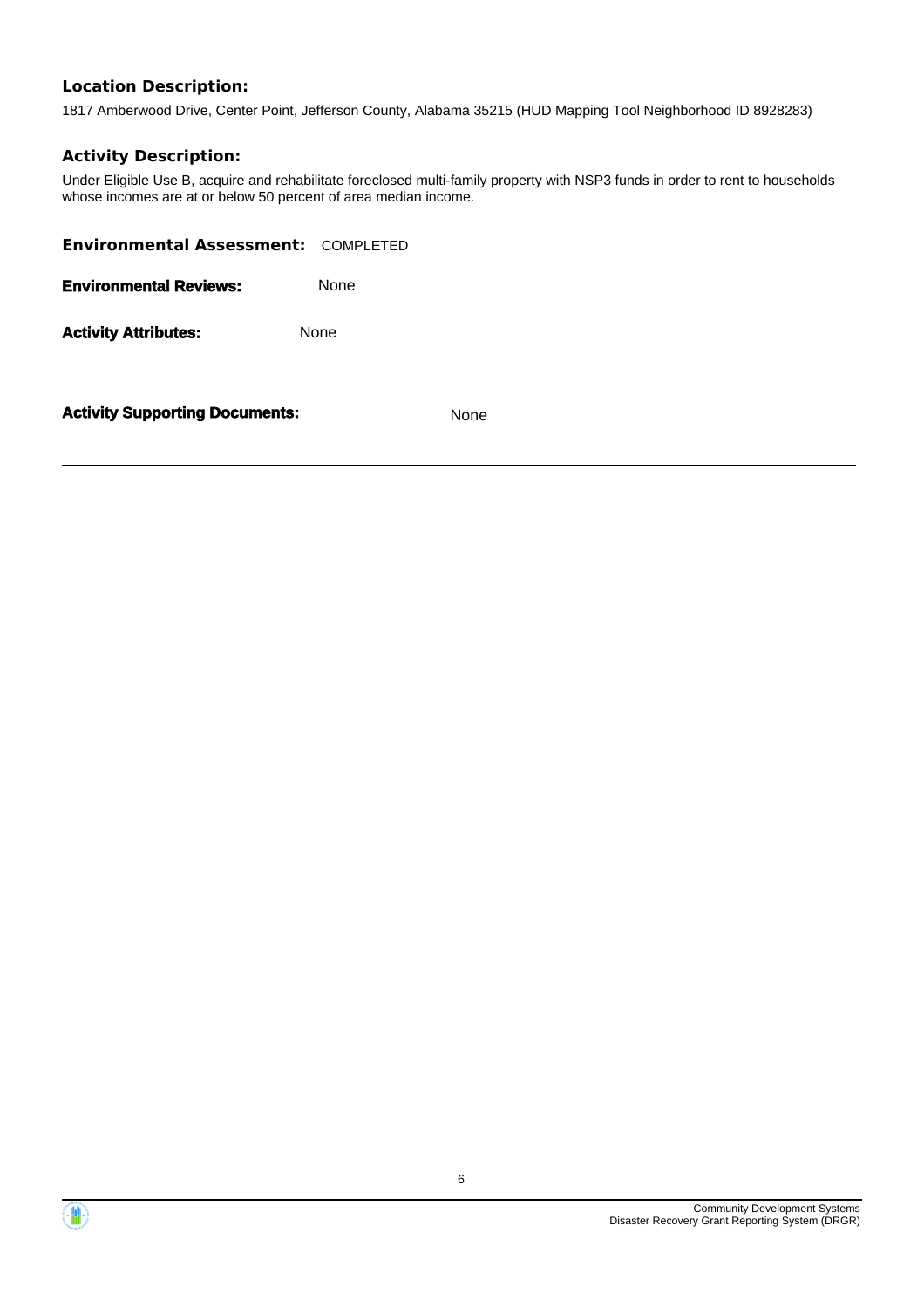## **Grantee Activity Number: HBGB-2RHB25-003**

## **Activity Title:**

## **HABITAT GREATER BIRMINGHAM-REHABILITATION-50**

| <b>Activity Type:</b>                                         | <b>Activity Status:</b>                 |                             |  |  |
|---------------------------------------------------------------|-----------------------------------------|-----------------------------|--|--|
| Rehabilitation/reconstruction of residential structures       | Under Way                               |                             |  |  |
| <b>Project Number:</b>                                        | <b>Project Title:</b>                   |                             |  |  |
| 2RHB                                                          |                                         | Alabama NSP3 Rehabilitation |  |  |
| <b>Projected Start Date:</b>                                  | <b>Projected End Date:</b>              |                             |  |  |
| 06/22/2011                                                    | 12/31/2020                              |                             |  |  |
| <b>Project Draw Block by HUD:</b>                             | <b>Project Draw Block Date by HUD:</b>  |                             |  |  |
| Not Blocked                                                   |                                         |                             |  |  |
| <b>Activity Draw Block by HUD:</b>                            | <b>Activity Draw Block Date by HUD:</b> |                             |  |  |
| Not Blocked                                                   |                                         |                             |  |  |
| <b>Block Drawdown By Grantee:</b>                             | <b>Total Budget:</b>                    | \$408,928.89                |  |  |
| Not Blocked                                                   | <b>Most Impacted and</b>                |                             |  |  |
| <b>National Objective:</b>                                    | Distressed Budget: \$0.00               |                             |  |  |
| LH25: Funds targeted for housing for households whose incomes | <b>Other Funds:</b>                     | \$0.00                      |  |  |
| are at or under 50% Area Median Income.                       | Total Funds:                            | \$408,928.89                |  |  |
| <b>Benefit Report Type:</b>                                   |                                         |                             |  |  |
| Direct (Households)                                           |                                         |                             |  |  |

| <b>Proposed Beneficiaries</b>   | <b>Total</b> | Low            | <b>Mod</b> | Low/Mod% |
|---------------------------------|--------------|----------------|------------|----------|
| # Renter Households             | 1            | $\overline{A}$ |            | 100.00   |
| # Owner Households              | 5            | 5              |            | 100.00   |
| # of Households                 | 6            | 6              |            | 100.00   |
| <b>Proposed Accomplishments</b> | <b>Total</b> |                |            |          |
| # of Singlefamily Units         | 6            |                |            |          |
| # of Housing Units              | 6            |                |            |          |
| # ELI Households (0-30% AMI)    |              |                |            |          |

### **Proposed budgets for organizations carrying out Activity:**

| <b>Responsible Organization</b>                | <b>Organization Type</b> | <b>Proposed Budget</b> |
|------------------------------------------------|--------------------------|------------------------|
| <b>GREATER BIRMINGHAM HABITAT FOR HUMANITY</b> | Non-Profit               | \$562,500.00           |

### **Location Description:**

Center Point, Jefferson County, Alabama (HUD Mapping Tool Neighborhood ID 6305297)



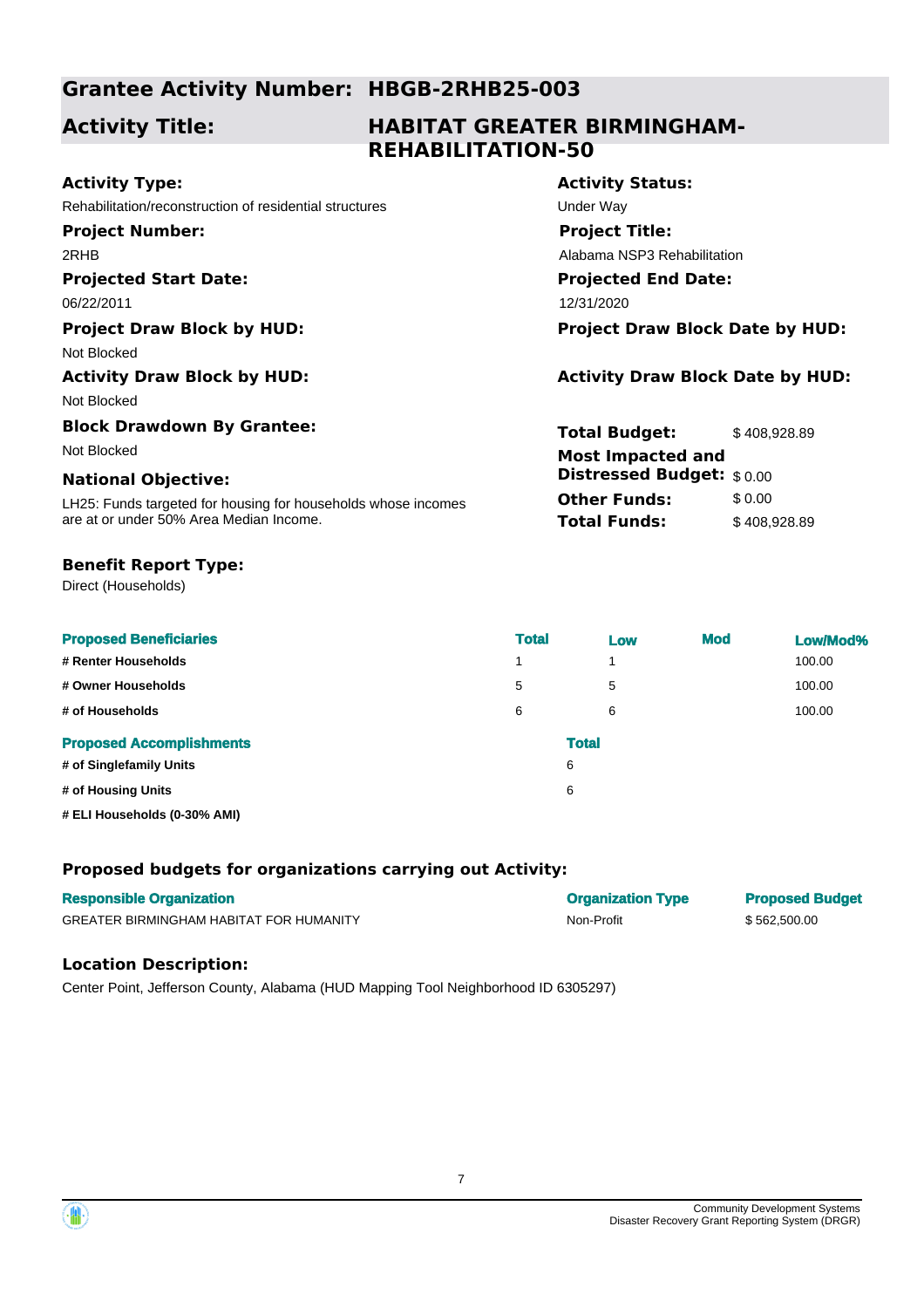## **Activity Description:**

Under Eligible Use B, acquire and rehabilitate foreclosed, vacant, or abandoned homes with NSP3 funds in order to sell to households whose incomes are at or below 50 percent of area median income.

| <b>Environmental Assessment: COMPLETED</b> |      |      |
|--------------------------------------------|------|------|
| <b>Environmental Reviews:</b>              | None |      |
| <b>Activity Attributes:</b>                | None |      |
| <b>Activity Supporting Documents:</b>      |      | None |



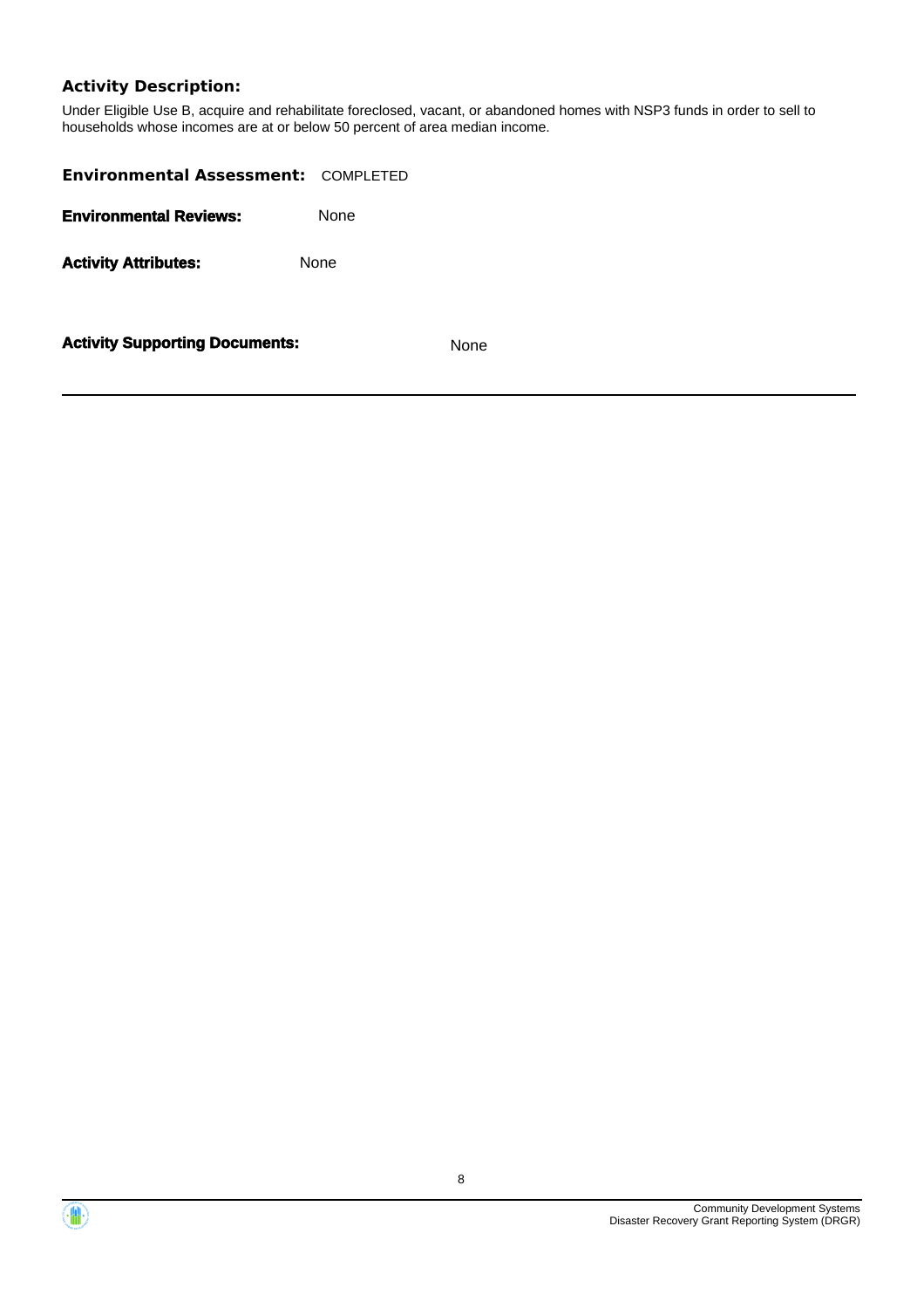## **Grantee Activity Number: HBGB-2RHB75-003**

## **Activity Title:**

## **HABITAT GREATER BIRMINGHAM-REHABILITATION-120**

| <b>Activity Type:</b>                                        | <b>Activity Status:</b>                 |                |  |
|--------------------------------------------------------------|-----------------------------------------|----------------|--|
| Rehabilitation/reconstruction of residential structures      | Under Way                               |                |  |
| <b>Project Number:</b>                                       | <b>Project Title:</b>                   |                |  |
| 2RHB                                                         | Alabama NSP3 Rehabilitation             |                |  |
| <b>Projected Start Date:</b>                                 | <b>Projected End Date:</b>              |                |  |
| 06/22/2011                                                   | 12/31/2020                              |                |  |
| <b>Project Draw Block by HUD:</b>                            | <b>Project Draw Block Date by HUD:</b>  |                |  |
| Not Blocked                                                  |                                         |                |  |
| <b>Activity Draw Block by HUD:</b>                           | <b>Activity Draw Block Date by HUD:</b> |                |  |
| Not Blocked                                                  |                                         |                |  |
| <b>Block Drawdown By Grantee:</b>                            | <b>Total Budget:</b>                    | \$1,841,071.11 |  |
| Not Blocked                                                  | <b>Most Impacted and</b>                |                |  |
| <b>National Objective:</b>                                   | <b>Distressed Budget:</b> \$0.00        |                |  |
| LMMI: Low, Moderate and Middle Income National Objective for | <b>Other Funds:</b>                     | \$0.00         |  |
| NSP Only                                                     | <b>Total Funds:</b>                     | \$1,841,071.11 |  |
| <b>Benefit Report Type:</b>                                  |                                         |                |  |
| Direct (Households)                                          |                                         |                |  |

| <b>Proposed Beneficiaries</b>   | <b>Total</b> | Low          | <b>Mod</b> | Low/Mod% |
|---------------------------------|--------------|--------------|------------|----------|
| # Renter Households             | 1            |              |            | 100.00   |
| # Owner Households              | 14           |              | 14         | 100.00   |
| # of Households                 | 15           |              | 15         | 100.00   |
| <b>Proposed Accomplishments</b> |              | <b>Total</b> |            |          |
| # of Singlefamily Units         |              | 15           |            |          |
| # of Housing Units              |              | 15           |            |          |

### **Proposed budgets for organizations carrying out Activity:**

| <b>Responsible Organization</b>                | <b>Organization Type</b> | <b>Proposed Budget</b> |
|------------------------------------------------|--------------------------|------------------------|
| <b>GREATER BIRMINGHAM HABITAT FOR HUMANITY</b> | Non-Profit               | \$1,687,500.00         |

### **Location Description:**

Center Point, Jefferson County, Alabama (HUD Mapping Tool Neighborhood ID 6305297)

### **Activity Description:**

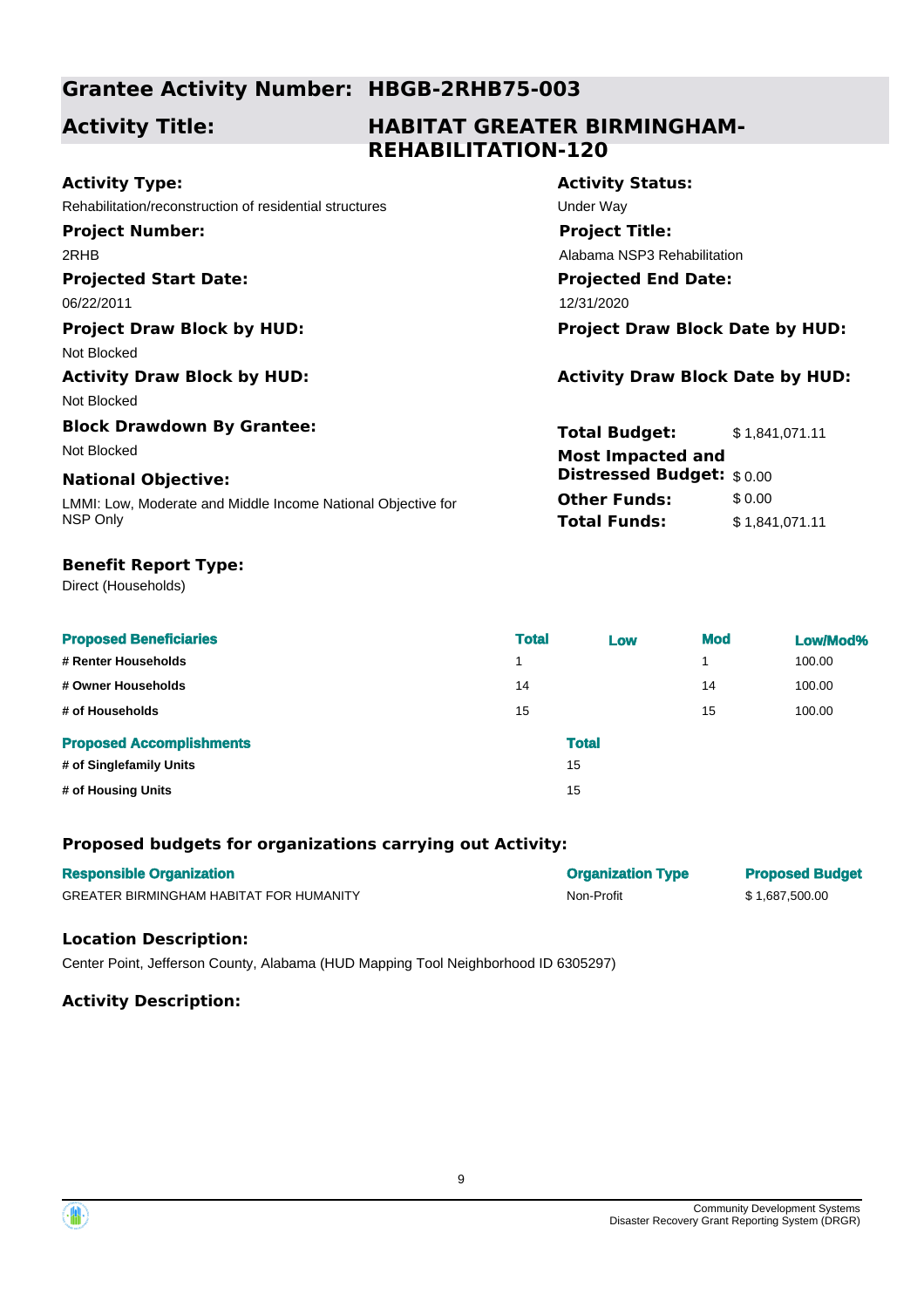Under Eligible Use B, acquire and rehabilitate foreclosed, vacant, or abandoned homes with NSP3 funds in order to sell to households whose incomes are at or below 120 percent of area median income.

| <b>Activity Supporting Documents:</b>      | None |
|--------------------------------------------|------|
| <b>Activity Attributes:</b>                | None |
| <b>Environmental Reviews:</b>              | None |
| <b>Environmental Assessment: COMPLETED</b> |      |

**Project # / 3ADM / Alabama NSP3 Administration**



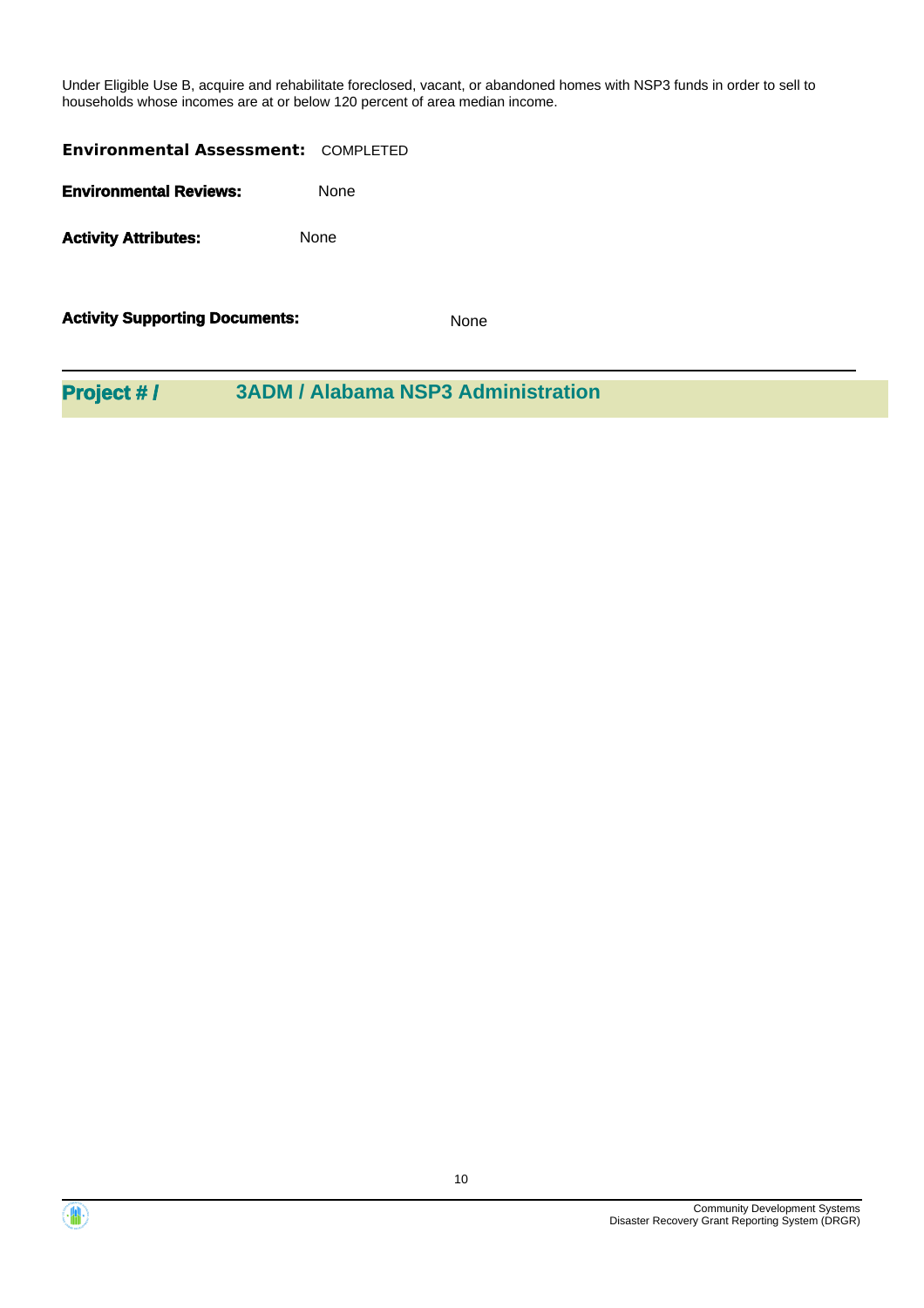## **Grantee Activity Number: STATE-AL-3ADMIN**

## **Activity Title: STATE OF ALABAMA-ADMINISTRATION**

**Projected Start Date:** Not Applicable (for Planning/Administration or Unprogrammed Funds only) **National Objective: Activity Type:** 03/14/2011 12/31/2020 Administration **Administration** Channel Control of Channel Channel Channel Channel Channel Channel Channel Channel Channel Channel Channel Channel Channel Channel Channel Channel Channel Channel Channel Channel Channel Cha **Project Number:** 3ADM **Project Draw Block by HUD: Project Draw Block Date by HUD:** Not Blocked **Activity Draw Block by HUD: Activity Draw Block Date by HUD:** Not Blocked **Block Drawdown By Grantee:** Not Blocked **Most Impacted and** 

### **Benefit Report Type:**

NA

# **Activity Status: Projected End Date: Project Title:** Alabama NSP3 Administration

**Total Budget:** \$ 500,000.00 **Other Funds:** \$0.00 **Total Funds:** \$ 500,000.00 **Distressed Budget:** \$ 0.00

### **Proposed budgets for organizations carrying out Activity:**

| <b>Responsible Organization</b>                                           |        |      | <b>Organization Type</b> | <b>Proposed Budget</b> |
|---------------------------------------------------------------------------|--------|------|--------------------------|------------------------|
| <b>ADECA</b>                                                              |        |      | State Agency             | \$500,000.00           |
| <b>Location Description:</b>                                              |        |      |                          |                        |
|                                                                           |        |      |                          |                        |
| Alabama Department of Economic and Community Affairs, Montgomery, Alabama |        |      |                          |                        |
| <b>Activity Description:</b>                                              |        |      |                          |                        |
| State NSP3 Administration                                                 |        |      |                          |                        |
|                                                                           |        |      |                          |                        |
|                                                                           |        |      |                          |                        |
| <b>Environmental Assessment:</b>                                          | EXEMPT |      |                          |                        |
| <b>Environmental Reviews:</b>                                             | None   |      |                          |                        |
|                                                                           |        |      |                          |                        |
| <b>Activity Attributes:</b>                                               | None   |      |                          |                        |
|                                                                           |        |      |                          |                        |
|                                                                           |        |      |                          |                        |
|                                                                           |        |      |                          |                        |
| <b>Activity Supporting Documents:</b>                                     |        | None |                          |                        |
|                                                                           |        |      |                          |                        |
|                                                                           |        |      |                          |                        |